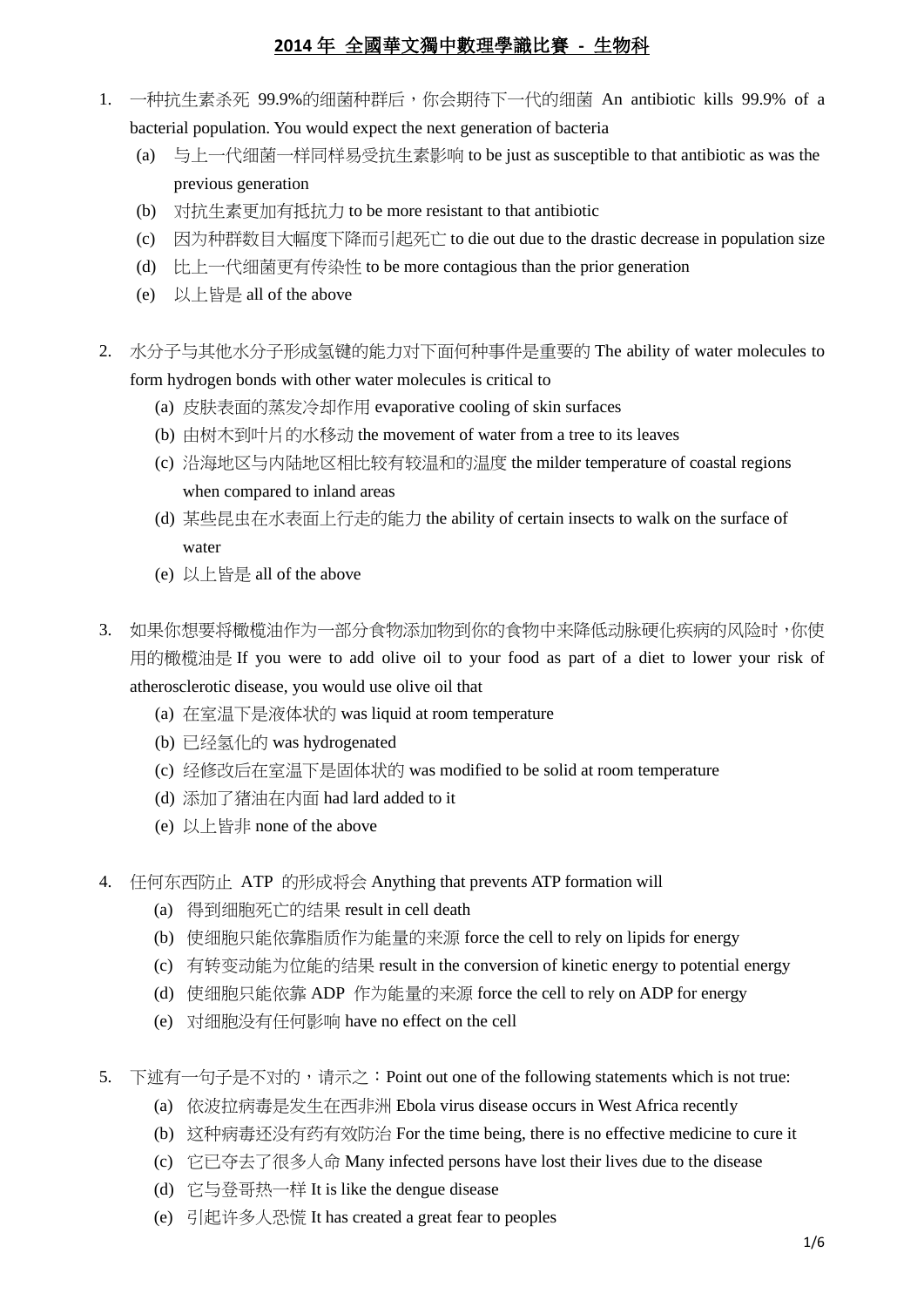- 6. 物种的演进主要是由下述方法进行, 其中一项是不对的,请示之 Evolution of a crop species can be due to the following, except
	- (a) 突变 Mutation
	- (b) 选种 Selection
	- (c) 杂交 Hybridization
	- (d) 组织培养 Tissue culture
	- (e)  $\mathbf{b}$   $\mathbf{\hat{x}}$  c Both  $\mathbf{b}$  and  $\mathbf{c}$
- 7. 在下面的减数分裂中,在那个时期是染色体四分体排列在细胞的中心处?During which of the following stages of meiosis are chromosome tetrads lined up in the centre of the cells??
	- (a) 分裂间期 I interphase I
	- (b) 前期 I prophase I
	- (c) 中期 I metaphase I
	- (d) 后期 II anaphase II
	- (e) 中期 II metaphase II
- 8. 有镰刀型细胞贫血症杂合子的人也是 Persons who are heterozygous for sickle-cell anemia are also
	- (a) 对疟疾有抗病性 resistant to malaria
	- (b) 对非洲昏睡病有抗病性 resistant to African sleeping sickness
	- (c) 容易感冒 susceptible to malaria
	- (d) 对许多的癌症容易受感染 susceptible to many forms of cancer
	- (e) 对许多的癌症有抗病性 resistant to many forms of cancer
- 9. 转运 RNA 在下面那一项作用中扮演重要的角色?Transfer RNA plays a role in which of the following?
	- (a) 捡起特定反密码子的氨基酸 picking up the amino acid specific by the anticodon
	- (b) 认识在 mRNA 上的适当的密码子 recognizing the appropriate codons in mRNA
	- (c) 转移核苷酸到 RNA transferring nucleotides to RNA
	- (d) 将密码子翻译成氨基酸 translating codons into amino acids
	- (e)  $a \cdot b \nleftrightarrow d$  a, b, and d
- 10. 原核和真核细胞使用下面何种方式来打开和关闭某些基因?Both prokaryotic and eukaryotic cells use which of the following to turn certain genes on and off?
	- (a) DNA 连接酶 DNA ligase
	- (b) RNA 转录酶 RNA transcriptase
	- (c) 内含子片段 intron segments
	- (d) 调节蛋白 regulatory proteins
	- (e) 核小体包装 nucleosome packing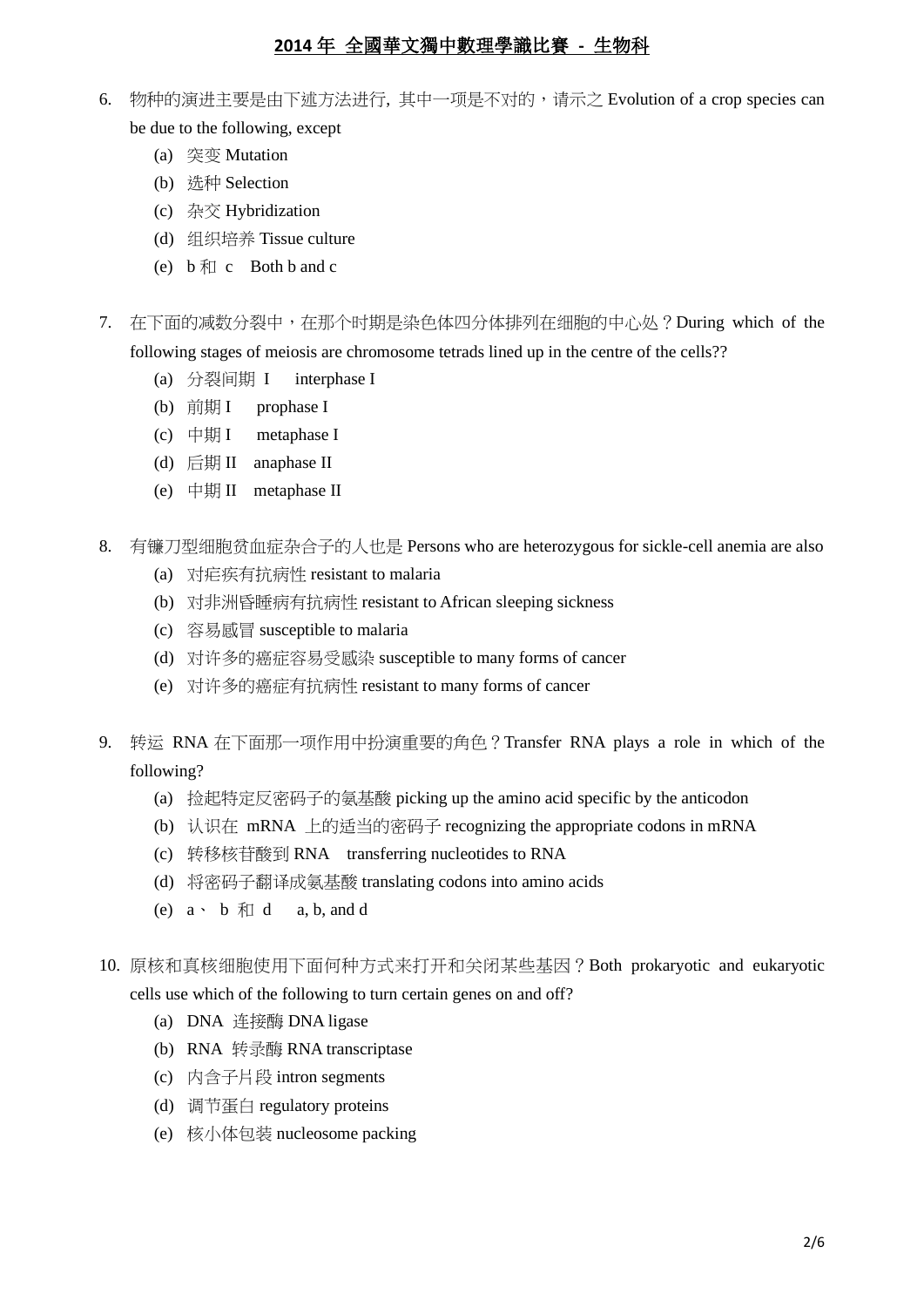- 11. 下面那一项是"转基因动物"的最好定义?Which of the following best defines "transgenic animal"?
	- (a) 一种动物含有病毒基因并且有能力生产大量的人类生长荷尔蒙 an animal that contains vial genes and has the ability to produce large quantities of human growth hormone
	- (b) 一种动物的遗传缺陷已利用重组 DNA 治疗法来改正 an animal in which a genetic defect has been corrected using recombinant DNA therapy
	- (c) 一种动物含有从第三者"父母"而来的基因,这甚至可能是另一种不同的物种 an animal containing a gene from a third "parent", which may even be another species
	- (d) 一种动物含有从一个或多个植物而来的基因 an animal containing genes from one or more plants
	- (e) b  $\overrightarrow{\mathbf{x}}$  c either b or c
- 12. 大部份人类的遗传性疾病是由下列何者所引起的 Most genetic disorders of human are caused by
	- (a) 显性等位基因 dominant alleles
	- (b) 隐性等位基因 recessive alleles
	- (c) 怀孕期间饮酒 drinking during pregnancy
	- (d) 发生在卵子、精子或受精卵的基因突变所引起的受影响个体 a mutation that occurs in the egg, sperm, or zygote that gives rise to the affected individual
	- (e)  $\mathbf{b}$   $\mathbf{\hat{x}}$  d both  $\mathbf{b}$  and  $\mathbf{d}$
- 13. 为了减少遗传病在后代发生, 机率最少的是: To minimize the frequency of genetic disease in the progenies
	- (a) 和有亲戚关系的男女结婚 to marry genetically unrelated persons
	- (b) 异族人群通婚 inter racial marriage
	- (c) 表兄妹结婚 brother-sister marriage
	- (d) 同血型的人结婚 same blood type marriage
	- (e) 不同血型的人结婚 different blood type marriage
- 14. 如果细菌从地球消失,最有可能的后果会是什么? If bacteria were to disappear from earth, what would be the most likely consequence?
	- (a) 化学周期将会停止 chemical cycle would halt
	- (b) 所有其他形式的生活将会陷入灭亡 all other forms of life would be doomed
	- (c) 大气中的氧气含量将会下降 oxygen levels in the atmosphere would decline
	- (d) 植物生命将会蓬勃生长 plant life would flourish
	- (e)  $a \nleftrightarrow b$  Both a and b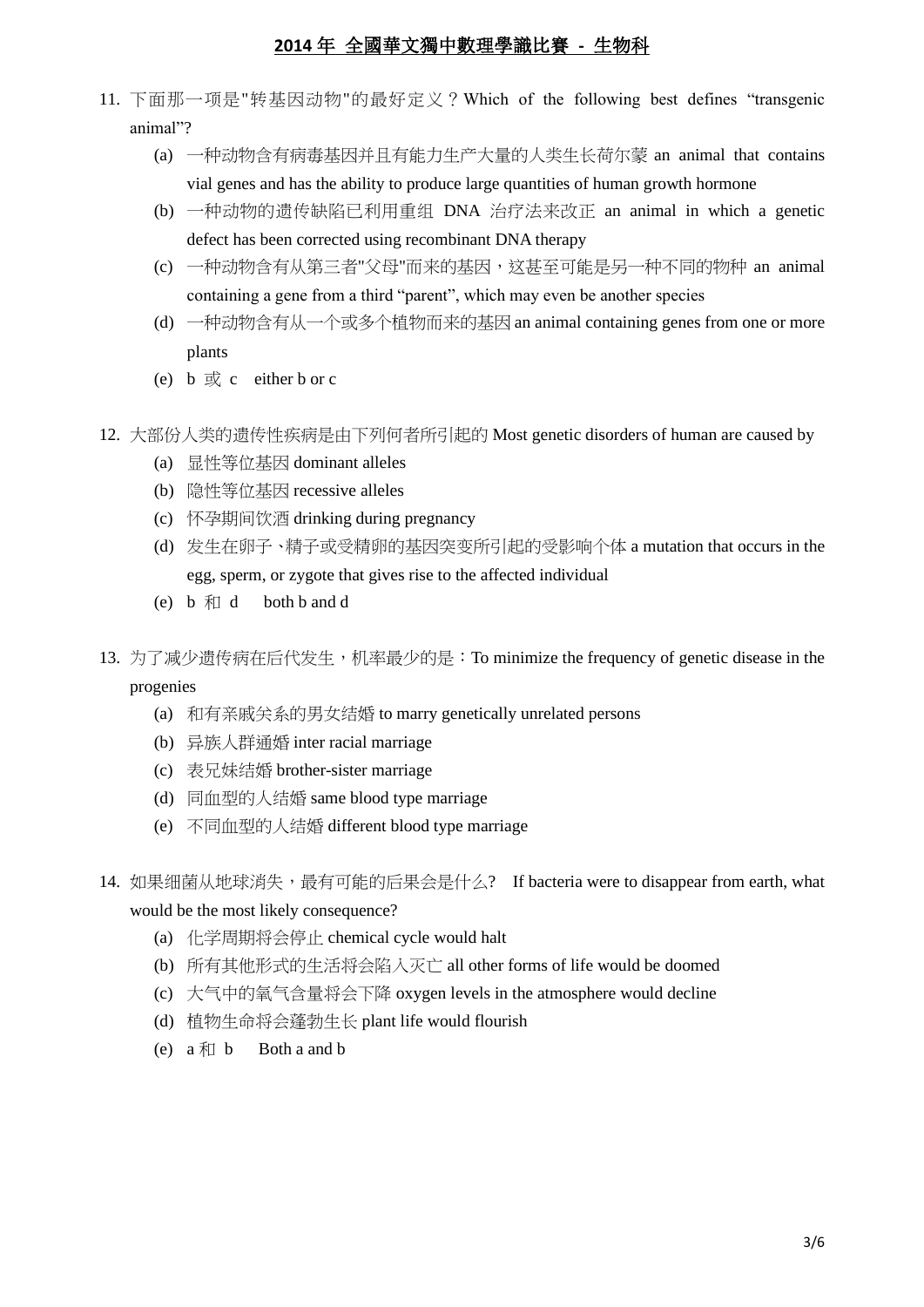- 15. 真菌 The fungi
	- (a) 与细菌相似,因为真菌生物都是由原核细胞构成 are similar to bacteria because fungal organisms are composed of prokaryotic cells
	- (b) 与细菌相似,因为真菌利用细胞外消化,以获取他们的营养 are similar to bacteria because fungi use extracellular digestion to obtain their nutrients
	- (c) 与绿色植物相似 因为真菌也产生叶绿素 are similar to green plants because fungi produce chlorophyll
	- (d) 与动物界的成员不同,因为真菌是自养生物体 differ from members of the animal kingdom because fungi are autotrophic
	- (e) 与绿色的植物相似,因为大部份真菌细胞都有纤维素细胞壁所包围 are similar to green plants because most fungal cells are surrounded by a cellulosic cell wall
- 16. 生命世界中的结构是以等级式层次所组成。下列何种选择是从最小到最大所表示的?Structure in the living world is organized at hierarchical levels. One of the following choices lists several of these from least inclusive to most inclusive?
	- (a) 细胞、分子、器官、器官系统、组织、生命体 cell, molecule, organ, organ system, tissue, organism
	- (b) 分子、细胞、组织、器官、器官系统、生命体 molecule, cell, tissue, organ, organ system, organism
	- (c) 分子、细胞、器官、器官系统、组织、生命体 molecule, cell, organ, organ system, tissue, organism
	- (d) 细胞、分子、组织、器官、器官系统、生命体 cell, molecule, tissue, organ, organ system, organism
	- (e) 分子、细胞、组织、器官系统、器官、生命体 molecule, cell, tissue, organ system, organ, organism
- 17. 消化是 Digestion is the
	- (a) 养分的吸收 absorption of nutrient
	- (b) 将肝糖转变为葡萄糖 conversion of glycogen to glucose
	- (c) 食物的化学和机械性的分解 chemical and mechanical breakdown of food
	- (d) 食物在胃和小肠中的搅动 churning of food in the stomach and intestine
	- (e) 将氨基酸转变为蛋白质 conversion of amino acids to proteins
- 18. 在人类中,深吸气是如何达到的 Deep inhalation in humans is achieved by
	- (a) 肺部内肌肉的收缩 contraction of muscles in the lungs
	- (b) 横膈膜的收缩 contraction of the diaphragm
	- (c) 横膈膜和胸部肌肉的放松 relaxation of the diaphragm and chest muscles
	- (d) 横隔膜的放松 relaxation of the diaphragm
	- (e) 横膈膜和胸部肌肉的收缩 contraction of the diaphragm and chest muscles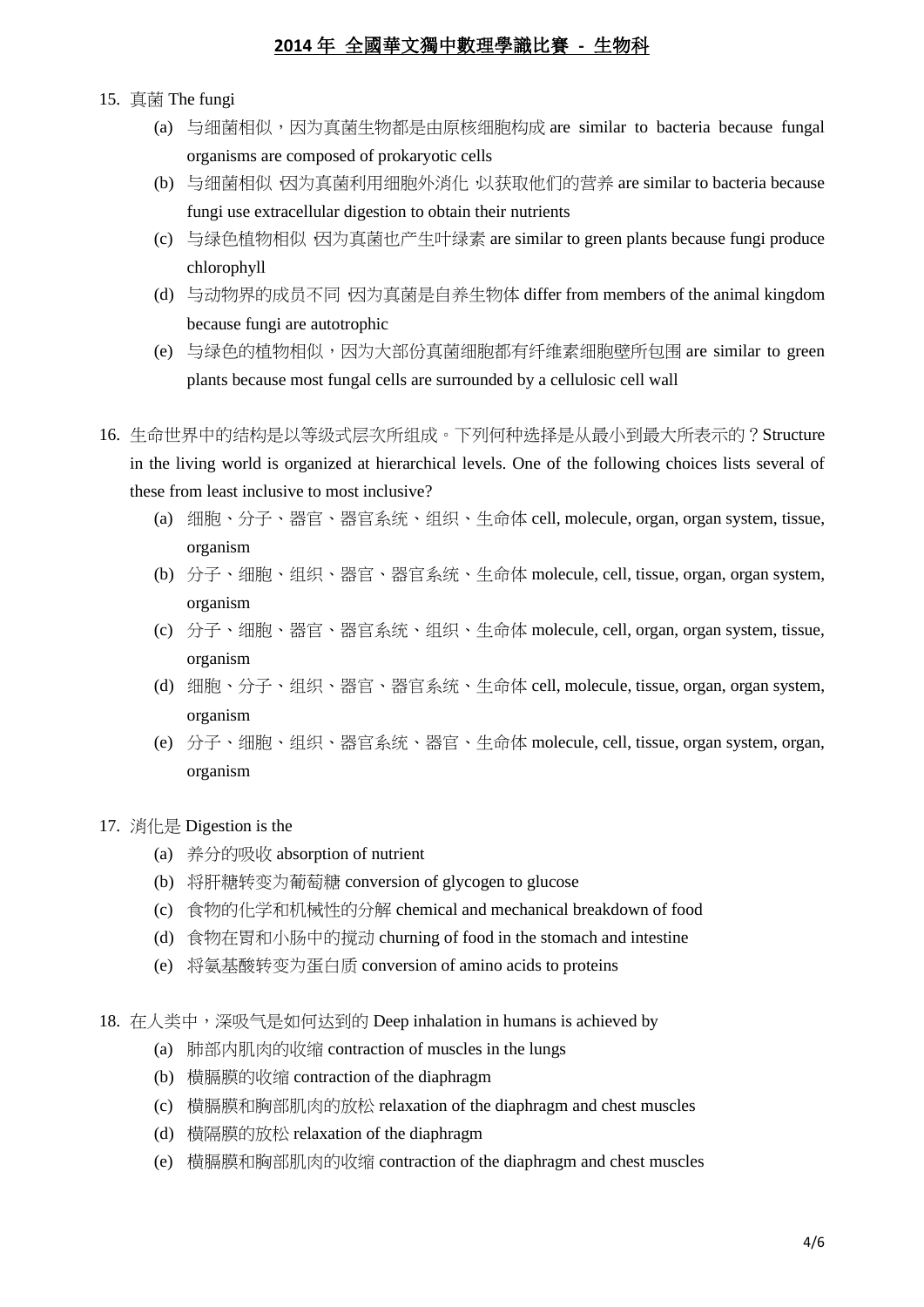- 19. 动脉与静脉的区别是根据下列的特性,除了 Arteries are distinguished from veins based on all of the following features except
	- (a) 相对于心脏的血液流动方向 the direction of blood flow relative to the heart
	- (b) 血管壁的结构 the structure of their walls
	- (c) 存在于血液中的氧气含量 the amount of oxygen present in the blood
	- (d)  $m \times$  the blood pressure
	- (e) 以上皆是 all the above
- 20. 原发免疫反应是甚么? What is a primary immune response?
	- (a) 在第一天暴露于微生物体时所产生的原发型抗体 the production of primary-type antibody in the first day of exposure to a microorganism
	- (b) 由致病性微生物体的原发抗原所诱发出的免疫反应 the immune response elicited by the primary antigen of a disease-causing microorganism
	- (c) 由致病性微生物体的原发抗体所诱发出来的免疫反应 the immune response elicited by the primary antibody of a disease-causing microorganism
	- (d) 淋巴细胞对特定抗原的首次接触所诱发出的免疫反应 the immune response elicited by the first exposure of lymphocytes to a particular antigen
	- (e) 记忆细胞对特定抗原的首次接触所诱发出的免疫反应 the immune response elicited by the first exposure of memory cells to a particular antigen
- 21. 下列那一项不属于内分泌腺?Which of the following is not an endocrine gland?
	- (a) 胰脏 pancreas
	- (b) 甲状腺 thyroid gland
	- (c) 唾液腺 salivary glan
	- (d) 脑垂腺 pituitary gland
	- (e) 睾丸 testes
- 22. 发育的最初主要阶段是甚么? What is the first major phase of development?
	- (a) 原肠胚形成 gastrulation
	- (b) 囊胚形成 blastulization
	- (c) 卵裂 cleavage
	- (d) 着床 implantation
	- (e) 群聚 aggregation
- 23. 下列哪那一项不是副交感神经系统的作用? Which of the following is not an action of parasympathetic nervous system?
	- (a) 降低心率 decrease heart rate
	- (b) 降低血压 decrease blood pressure
	- (c) 胰腺的刺激 stimulation of the pancreas
	- (d) 从肝脏释放葡萄糖 release of glucose from the liver
	- (e) 唾液腺的刺激 stimulation of the salivary gland